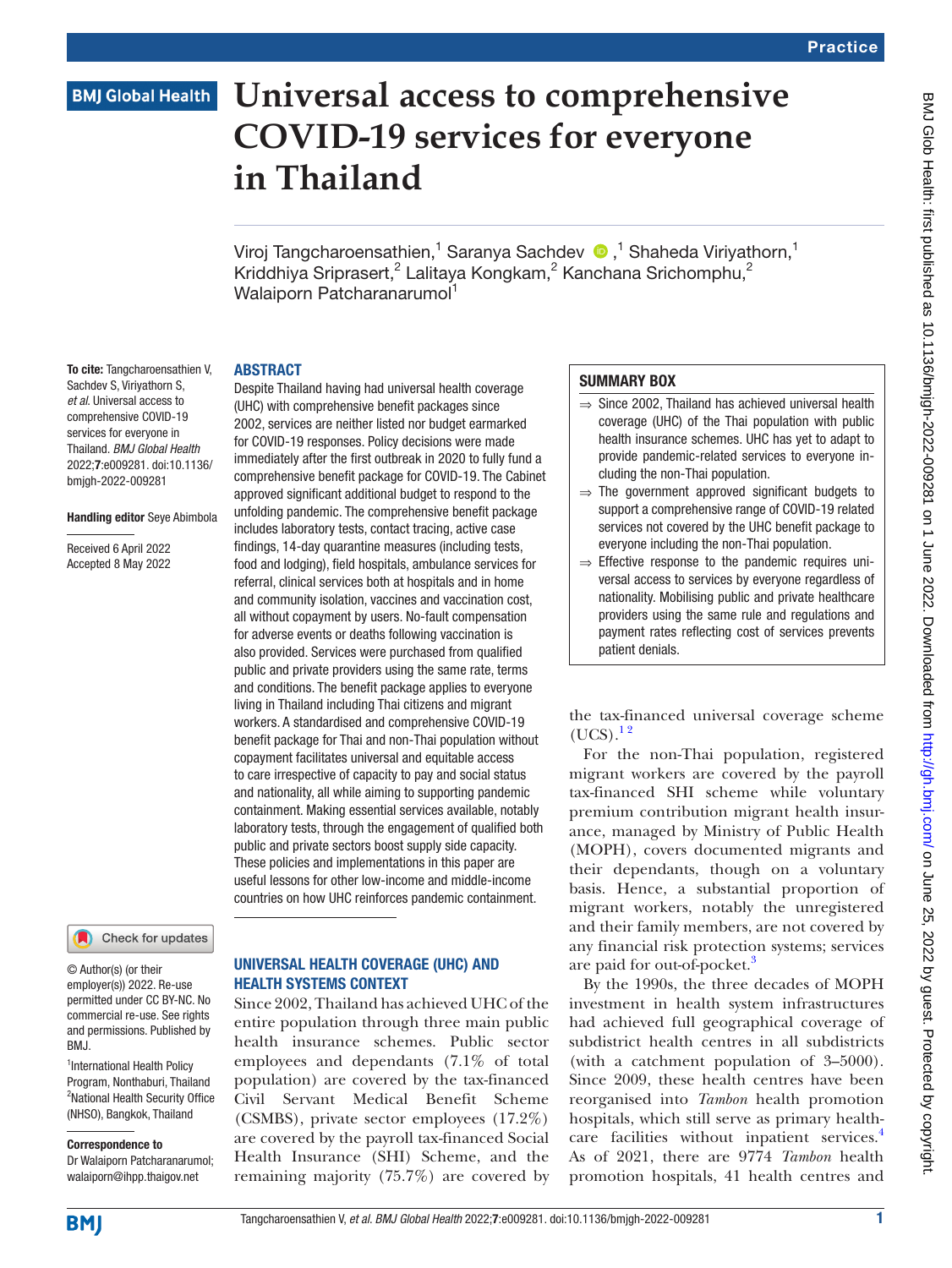775 district hospitals nationwide<sup>5</sup>; district hospitals cover a catchment population of 50000 each. Citizens have better access to quality services provided by the district health system due to their proximity.

In parallel, capacity building of the health workforce by MOPH, notably physicians and nurses, resulted in increased health workforce density−40.7 doctors, nurses and midwives per  $10000$  $10000$  population as of  $2021$ .<sup>1</sup> The health workforce ensures health delivery systems function, which is the foundation for successful UHC implementation since its launch in  $2002<sup>6</sup>$ 

Outcomes of UHC are favourable. The comprehensive benefit package<sup>[2](#page-4-5)</sup> and free-at-point of services result in low and continually decreasing incidence of catastrophic health spending defined by household out-of-pocket payment for health accounting for more than 10% of household expenditure or income.<sup>[7](#page-4-6)</sup> It was 6.7% in 1994 and reduced to  $2.2\%$  in  $2017.8$  $2017.8$  The incidence of impoverishment, additional people below poverty line resulting from health payments, reduced from 1.4% in 1996 to 0.4% of the population in 2015 (using international poverty line of US\$3.1 per capita per day).<sup>9</sup> Extensive geographical coverage of district health systems facil-itates adequate and equitable access<sup>[6](#page-4-4)</sup> with low levels of unmet needs.<sup>[10](#page-4-9)</sup>

This practice paper analyses how Thailand has responded to the COVID-19 pandemic by applying the strengths of three UHC dimensions of population coverage that covers all non-Thai populations, notably migrant workers; a service package with a comprehensive set of COVID-19 related services and financial risk protection in the form of no copayment from users. We argue that using three dimensions of UHC and having a comprehensive benefit package with no copayment for everyone is one of the key contributing factors to pandemic containment.

#### MIGRANT WORKERS: THE VULNERABILITY CONTEXT

Thailand's economy has attracted millions of migrants from bordering countries, a large majority from Myanmar, Laos and Cambodia. Migrants seek a better standard of living or have fled their countries due to national instability and end up working in fishing, agriculture, hospitality, domestic work and manufacturing/factory industries. However, migration challenges such as high costs and bureaucratic processes cause a significant amount of migrants (1–2.5million of the estimated 4–5million in Thailand) to enter Thailand illegally.<sup>11</sup> These populations already face increased occupational health risks due to the industries they work in, $^{12}$  and trafficking and illegal statuses decrease their access to care. The fishing industry, for example, sees high rates of injuries and serious health risks including mental health issues, but due to trafficking, migrant workers are often untreated.<sup>13</sup>

In addition to occupational hazards, living conditions contribute to health risks as well; migrant worker communities are crowded, often with three to five people in one

apartment room. Some communities house up to tens of thousands of workers with poor sanitation $14$  and ventilation, $15$  becoming epicentres for disease outbreaks.<sup>16</sup> In conjunction with living and work conditions, the low vaccination rates give rise to outbreaks such as measles in factory workers<sup>[17](#page-4-16)</sup> and school children along borders.<sup>18</sup> Similarly, pulmonary tuberculosis (TB) is highly prevalent in migrant worker populations, but barriers in accessing care prevent them from getting proper treat-ment; illegal status and fear of arrest,<sup>[19](#page-4-18)</sup> difficulty in transportation, financial restraints and lack of knowledge on where to seek treatment are all contributing factors $^{20}$ and migrant workers often end up self-medicating (this behaviour is not limited to TB). Lack of access to healthcare make migrant workers a potential host of infection for further transmission to their own communities and to Thai populations as carriers of diseases that are prevalent in their home countries but eliminated in Thailand, such as lymphatic filariasis.<sup>[21](#page-5-1)</sup>

While public healthcare services are officially and legally available to migrant workers, utilisation remains low. Registered and employed migrant workers are eligible for the mandatory Thai social security scheme (SHI), but it covers only a small proportion of migrant workers.<sup>3</sup> The MOPH has implemented the migrant health insurance scheme covering all registered and unregistered migrants for two decades, which expanded to include dependants in 2005. This scheme is voluntary and prepaid per annum by the migrant worker. Despite that, in addition to previously mentioned challenges, language barriers, lack of identification documents, $2^2$  and discrimination and alienation from healthcare workers have been reported as hurdles in accessing care.<sup>23</sup> Recognising this, the Thai government has been implementing 'migrant-friendly' service programmes, such as cultural mediation services through migrant health workers and migrant health volunteers<sup>[2](#page-4-5)</sup> since 2003, though their health literacy remains a problem and needs to be promoted for the betterment of migrant health.<sup>[24](#page-5-4)</sup>

Labour trafficking and the resulting fear of arrest is one of the social origins for COVID-19 outbreaks in Thailand. This is precisely what happened with the second wave of COVID-19 in Thailand originating in December 2020. Undocumented migrants who were not captured by border quarantine systems caused outbreaks starting in their industries, including fresh seafood markets. $25$ 

#### FIVE WAVES OF COVID-19 BETWEEN 2020 AND 2022

Thailand responded effectively to the first wave of COVID-19, which began in March 2020. The epidemic was triggered by clusters from events at the boxing stadium and night clubs in Bangkok, which later spread to 68 provinces, $26$  while people returning from religious trips in Malaysia and Indonesia also spread the virus to various southern provinces. $27 \frac{28}{10}$  After 25 May 2020, evidence reported no local transmissions; all subsequent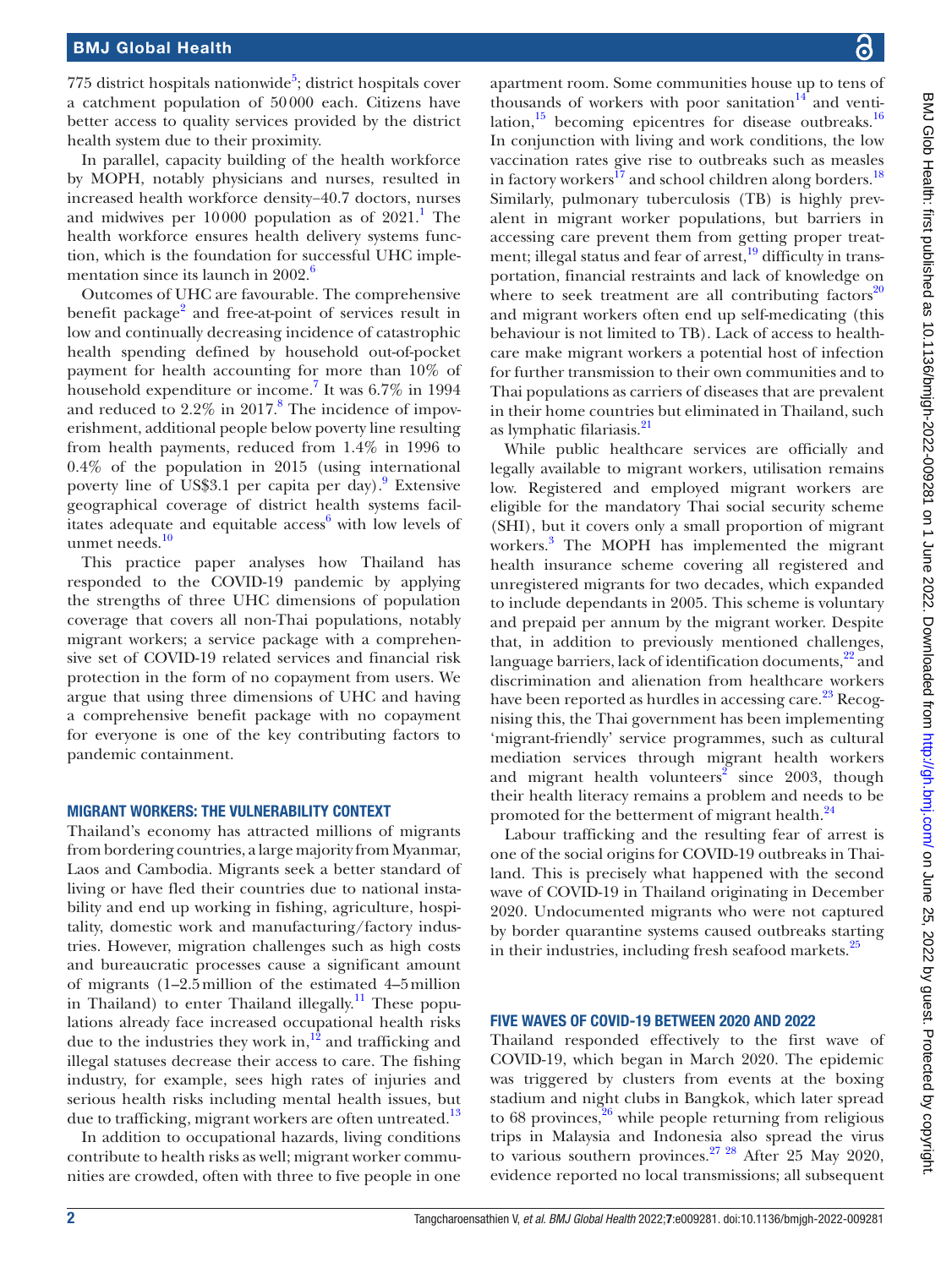cases were identified from international travellers in state quarantine systems.

The second wave was triggered by Thai workers working in entertainment complexes at a neighbouring country that illegally returned carrying the virus, causing it spread to several Northern provinces. In this wave, a large number of undocumented migrant workers spread the virus in factories and a large wholesales seafood market in Samut Sakhon province. The wave subsided in March 2021 through effective containment and trace-and-test implementations.<sup>[25](#page-5-5)</sup>

The third wave was triggered by clusters at entertainment facilities, bars and night clubs in Bangkok and spread nationwide during the Thai New Year holidays in April 2021 as masses of people travelled to their provincial hometowns. This wave spread widely in communities, notably in crowded communities in Bangkok, factories and prisons, affecting mostly vulnerable populations.<sup>29</sup> The delta variant (B.1.617.2) was identified in Bangkok in June 2021 and accounted for 25.7% of detected cases.<sup>30</sup> The fourth wave was triggered by the delta variant, as it had  $60\%$  higher transmissibility than the alpha variant<sup>[31](#page-5-10)</sup>; it resulted in an immense increase in the number of daily cases and deaths and almost overwhelmed the health systems. The fifth wave was caused by the omicron variant, starting in December 2021 with more cases but a lower mortality rate than the delta variant.

As of 14 March 2022, there were a cumulative 3.2 million COVID-19 cases,  $23781$  deaths<sup>31</sup> and  $225886$ current active cases under treatment, $32$  which have greatly strained healthcare facilities, intensive care units and ventilators particularly in Bangkok.

The spread of COVID-19 is much more difficult to control in Bangkok, which is a complex metropolitan governed by the local government, 'Bangkok Metropolitan Administration'.[33](#page-5-12) It has lower public health capacity to contain infections than other provinces, which are under the leadership of the provincial governor and provincial chief medical officer. Furthermore, Bangkok hosts more than 10million people, with a population density of 6718 per square kilometre,<sup>[34](#page-5-13)</sup> and a high concentration of vulnerable populations—elderly, poor households in congested areas and migrant workers in cramped dormitories and construction sites. By 21 November 2021, Bangkok was the outbreak epicentre with 445547 reported cases (22% of total 2.064million national cases) $35$ ; Bangkok also had highest records of COVID-19 deaths at 6708 (33% of total national reported  $deaths$ ).  $35$ 

#### COVID-19 IMPACT ON VULNERABLE POPULATIONS

Spread in prisons is caused by asymptomatic new prisoners despite the 14-day quarantine at reception sites and asymptomatic wardens causing infection during travel between prisons to the court of justice. $36$  On 19 May 2021, there were 12676 out of total 311639 prisoners nationwide that tested positive (4%). This figure is

an underestimate compared to active case findings where 10748 out of 24000 prisoners tested positive (45%). Due to these prison outbreaks, in-person social visitations have been entirely suspended, $37$  potentially straining the mental health of prisoners. Furthermore, prisoners have a right to healthcare, and the Department of Corrections has long been working with MOPH and National Health Security Office (NHSO) to ensure access<sup>[38](#page-5-17)</sup>; TB, for example, is highly prevalent among prisoners,<sup>[39](#page-5-18)</sup> and they are a target group for TB treatment. The spread also affects their access to care for non-COVID-19 related health services.<sup>[40](#page-5-19)</sup>

Migrant workers are mostly affected by COVID-19 as they live in crowded dormitories with no social distancing and low coverage of face masks, poor ventilation $15$  and sanitation.<sup>[14](#page-4-13)</sup> These migrant workers do not have the choice to work from home<sup>30</sup> and continue to work in factory assembly lines as well as fresh markets. Outbreaks in migrant worker populations have resulted in active case findings through mass testing followed by strict 14-day community quarantine, where the government and civil society organisations provide food, potable water and other necessities. $2930$  As businesses struggle, similar to Thai workers, low-skilled migrants are often the first to get fired and have wages and work hours reduced.<sup>[41](#page-5-20)</sup> They have also reported being in debt and face psycho-logical stress.<sup>[30](#page-5-9)</sup> Those caught by immigration patrols face prolonged detention in overcrowded facilities.<sup>29</sup> There are no statistics on the proportion of infection among migrant workers specifically, but as of 25 October 2021, 336639 cases or 18% of total 1.86million cases were non-Thai. Among these, 38% were Burmese.

#### POLICY RESPONSE: UNIVERSAL ACCESS TO COMPREHENSIVE BENEFIT PACKAGE WITH HIGH FINANCIAL RISK PROTECTION FOR EVERYONE—REAL UHC IN ACTION

Making services available: scaling up supply side capacity

Despite a robust health infrastructure such as having hospital beds, intensive care units and ventilators in all provinces, these are insufficient for a pandemic. RT-PCR tests, which are the key entry point of case identification for immediate public health and social measure implementation, were not sufficiently available to test all individuals suspected with COVID-19. In April 2020, there were only 39 certified RT-PCR laboratories in Bangkok with a capacity to perform 10000 tests per day and 41 laboratories outside Bangkok with similar capacities.<sup>42</sup> Strengthening RT-PCR testing capacity, installing equipment and training scientists of the existing laboratories in MOPH regional and provincial hospitals was immediately implemented. As of June 2021, there were 317 RT-PCR laboratories fully certified by the Department of Medical Sciences, of which 124 (48 public and 76 private) are in Bangkok and 193 (147 public and 46 private) are in the remaining 76 provinces.<sup>[43](#page-5-22)</sup>

The MOPH stockpiled favipiravir and remdesivir for treatment and planned for the worst-case scenario.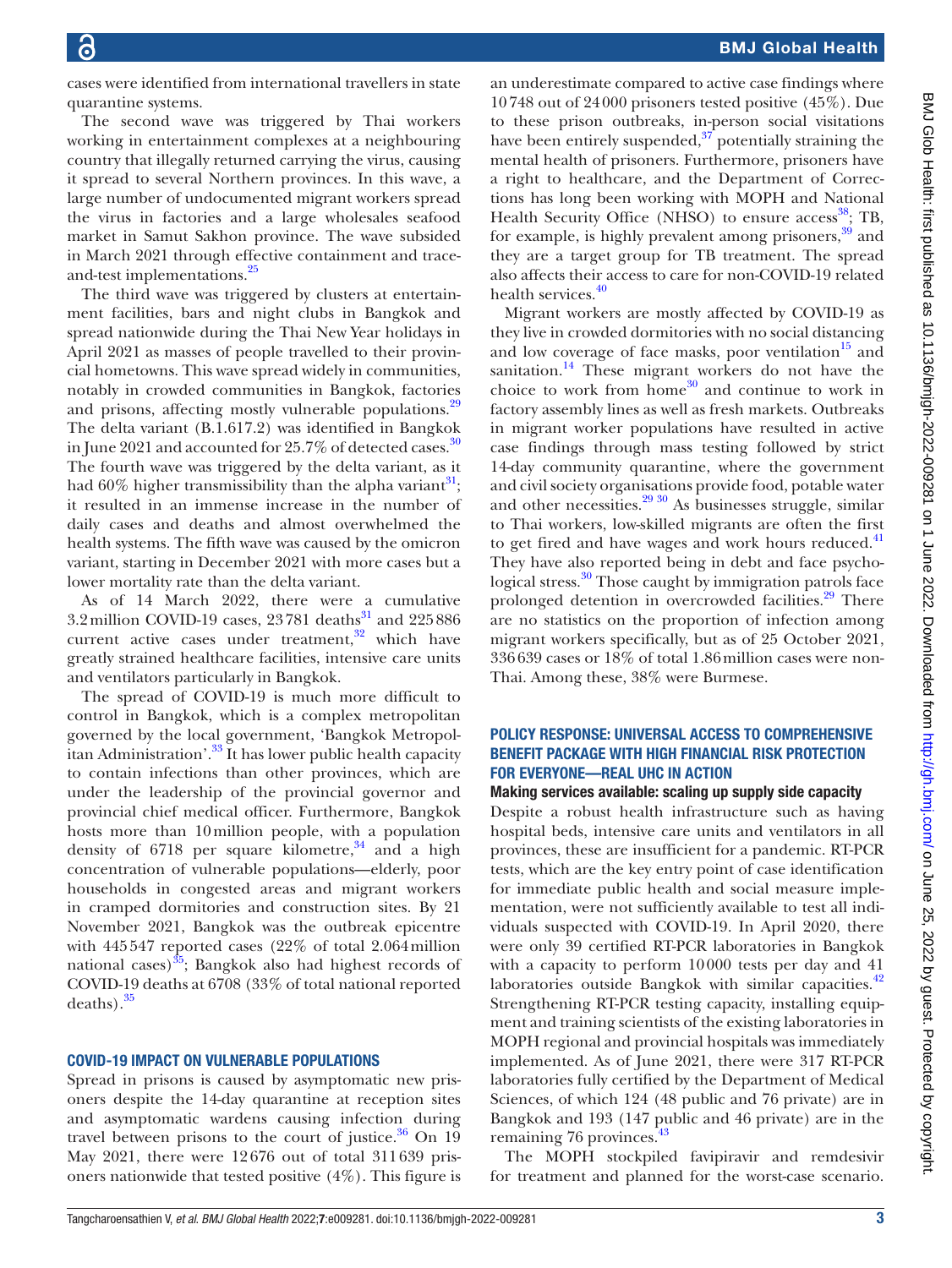The initial shortage of personal protective equipment was resolved as the Ministry of Commerce announced in February 2020 that surgical masks, polypropylene and alcohol-based hand sanitisers are to be classified as 'controlled items' with legal action against price gouging, illegal stockpiling and exports,<sup>44</sup> and that there would be an increase in local production of surgical and N95 face masks, $45$  with a new face mask production line. $46$ 

Field hospitals, supported by local governments, the Ministry of Higher Education, Science, Research and Innovation, Ministry of Defence, private sector, communities and individual donations, were rapidly built within days in existing premises in provinces heavily affected by the outbreaks, especially during the second and third waves. At the peak of the third wave in July 2021, field hospital beds increased from 8243 to 12 822, of which  $20\%$  of beds are occupied by mild cases.<sup>47</sup> At the peak of each wave, the heavily affected provinces mobilised Surveillance and Rapid Response Teams, clinicians and nurses from other provinces to manage cases. Furthermore, hospitels, makeshift hotel-turned-hospitals, were set up to accommodate the surge and vulnerable communities such as the disabled.

In the third wave, the private sector and the Royal Family donated large quantities of high-flow nasal oxygen machines. Evidence shows that high-flow oxygen machines result in increased ventilator-free days and a reduction in intensive care unit length of stay.<sup>[48](#page-5-27)</sup>

#### Ensure adequate financial resources: budget acquisition

In addition to regular budget for health services by each of the three public health insurance schemes, an additional budget of 6352.5million baht (US\$206.4million) was approved in the first half of fiscal year 2021 for COVID-19 screening and vaccination services.

An additional budget for non-Thais was earmarked directly to the MOPH to manage payment with the same rate as for a Thai citizen. Furthermore, a new budget was allocated to the Ministry of Defence to finance international travellers, mostly non-Thai citizens for the 14-day mandatory state quarantine.

The Cabinet approved two additional tranches of 99.9million and 959.3million baht for all migrant workers who are not insured by any scheme. $49$  This ensures everyone including the uninsured, undocumented migrants can access COVID-19 services.

On 1 June 2021, the Cabinet approved an additional budget of 10569.8million baht (US\$343.2million) to the NHSO, which manages UCS, to finance COVID-19 health services for the second half of fiscal year  $2021$ .<sup>[50](#page-5-29)</sup> This aims to also financially compensate individuals who suffer from adverse events or mortality following COVID-19 vaccination as vaccination was rolled out to the public starting May 2021.

In line with WHO recommendations, $51$  at the initial phase of vaccine roll out in the second quarter of 2021 when vaccines were not fully available, the Department of Disease Control (DDC) prioritised vaccination of

healthcare workers, the elderly and vulnerable people with chronic conditions such as diabetes, chronic kidney disease, cardiovascular diseases and obesity. Healthcare workers were prioritised to keep health systems functioning, while vaccination for the elderly and chronic diseases aimed to prevent mortality. In the fourth quarter of 2021 as more vaccines became available, the remaining population over 18 years old, both Thai and non-Thai migrant workers and their family members, had full access to COVID-19 vaccines. Vaccination was provided by public and private health facilities; vaccine coverage increased rapidly, reaching 80% (73% fully and 7% partially vaccinated) by April 2022.<sup>52</sup> COVID-19 vaccines were financed by the government and provided free of charge for everyone living in Thailand.

COVID-19 vaccination has been rolled out nationwide. All provinces in Thailand are providing standardised vaccination services. The vaccines have been allocated to each province based on its population size. Furthermore, additional vaccine quota was provided to provinces with high infection rates and larger non-Thai populations such as Bangkok. Additional quota was also earmarked to provinces with special target groups such as tourists and border provinces with high concentrations of migrants.<sup>[53](#page-5-32)</sup>

## Comprehensive benefit packages with high financial risk protection for Thai and non-Thai population

With reference to the *Royal Gazette* published on 2 April  $2020$ ,  $54$  a comprehensive benefit package was defined to include the whole range of COVID-19 services. For admission services (inpatient), members of each of the three public health insurance schemes are covered by their respective systems, while the voluntary migrant health insurance insures their members. Uninsured non-Thais are covered by the DDC. Additional payment for services outside the routine insurance systems such as laboratory tests, active case findings, home and community isolation, field hospitals and hospitel care (hotels converted to accommodate mild cases and are affiliated with and clinically managed by private hospitals) and ambulance referral services were applied using a standard fee schedule; these payments include non-clinical services such as food and lodging where there is no copayment by patients as the fee schedule reflects cost of production by healthcare facilities. Copayment can hamper access to care for those unable to afford it, especially the poor, migrant workers and other vulnerable groups. The same benefit packages, payment rates and fee schedules are applied to all patients, Thai or non-Thai.

### LESSONS: UHC AND PANDEMIC CONTAINMENT

This paper offers several policy and practice lessons.

First, the pandemic tests how UHC policy can support pandemic response, in particular how the differences across three public health insurance schemes can be harmonised and how the vulnerable populations especially undocumented migrant workers are covered.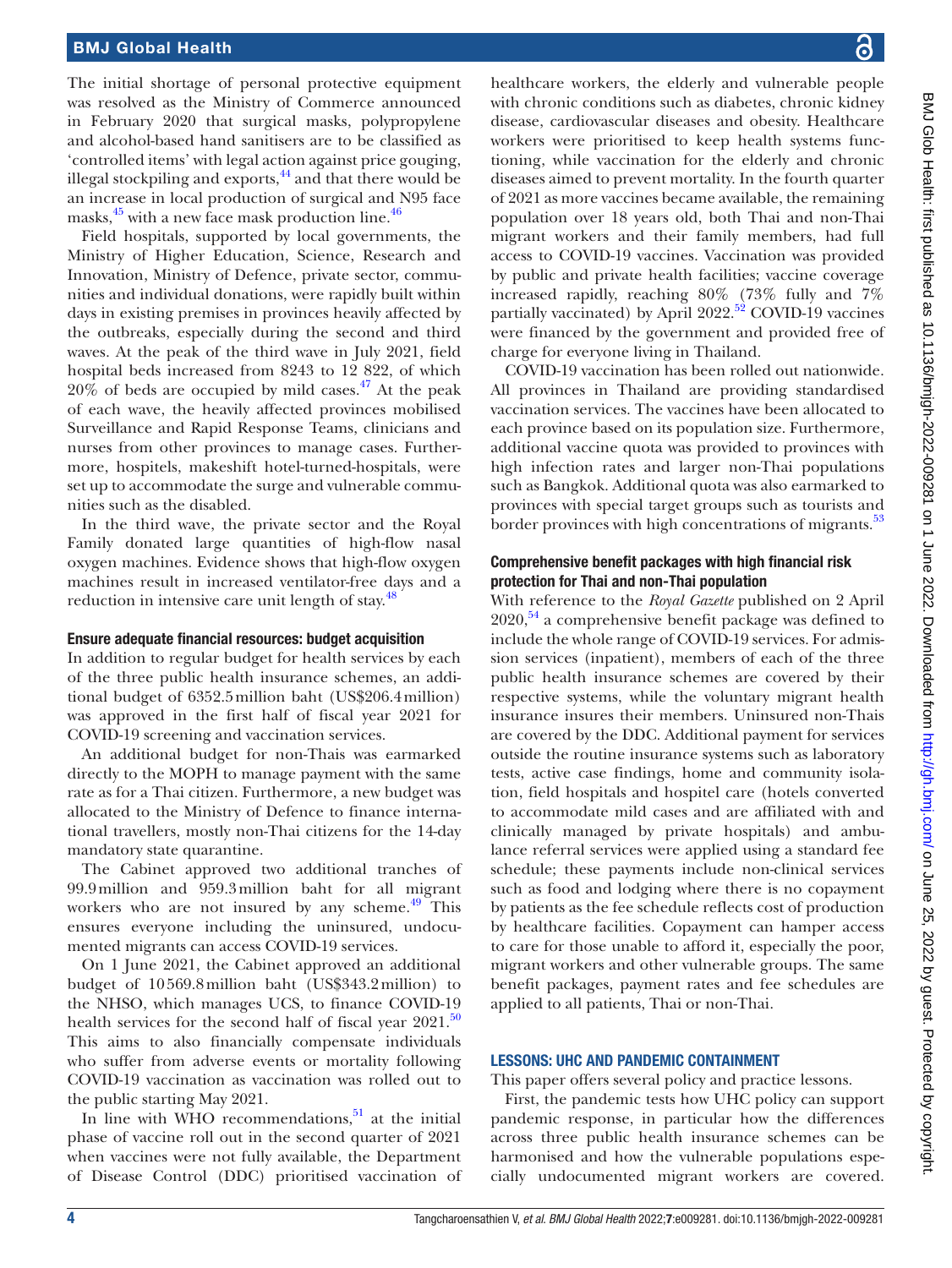Application of three dimensions of Thai UHC evidently demonstrates that universal access to COVID-19 related services with high financial risk protection for everyone contributes to effective containment of the pandemic.

Second, in the context of a public health emergency, the evidence reconfirms that no one is safe until everyone is safe; the major clusters among migrant workers in seafood markets during the second wave, construction workers and slum residents during the third wave reaffirm that effective pandemic control requires universal access to essential COVID-19 interventions by all. Vaccine provision to migrant workers in Samut Sakhon, the epicentre of the second outbreak, confirms the government statement 'universal vaccination to all target groups who live in Thailand on a voluntary basis'.<sup>55</sup> This is a major achievement and sets precedence for insurance coverage expansion to all migrants and dependants in the future.

Third, the same benefit package for all Thais and non-Thais across their respective insurance schemes, the same payment rates to public and private healthcare facilities and the adequate rates to recover the cost-ofservice provision are key contributing factors for access to services by all. Monitoring from the public media shows no incidence of patient denials, except delays in admission in Bangkok at the peak of cases reaching the maximum threshold of bed capacity. The no-fault compensation of adverse events from COVID-19 vaccination calms the negative connotation against vaccines in social media platforms.

Fourth, the prerequisite to universal access to services is the extensive availability of qualified RT-PCR tests, steady supplies of laboratory reagents and timely reporting of results within 24 hours. The availability of essential services for clinical management and timely upscale of field hospitals and bed are equally important.

These policies are useful lessons for other low-income and middle-income countries on how UHC can be applied for effective pandemic control through ensuring equitable access to health services by everyone.

Acknowledgements We acknowledge the contributions by all policy actors in the Thai government and the three public health insurance schemes for a comprehensive benefit package, harmonised fee schedules for everyone living in Thailand who are affected by COVID-19 without prejudice.

Contributors VT conceptualised and prepared a first draft of the paper. VT, SS and SV synthesised information and prepared varying sections of the final draft of the paper. KS, LK and KS supported research and acquisition of information. WP supported the final draft of the paper and provided feedback regarding focus and scope of the paper. All authors read and approved the final draft.

Funding The synthesis of this paper is supported from the TSRI under the Senior Research Scholar on Health Policy and System Research (contract no. RTA6280007) through the management of the International Health Policy Program.

Competing interests None declared.

Patient consent for publication Not applicable.

Ethics approval Not applicable.

Provenance and peer review Not commissioned; externally peer reviewed.

Data availability statement Data sharing not applicable as no datasets generated and/or analysed for this study.

Open access This is an open access article distributed in accordance with the Creative Commons Attribution Non Commercial (CC BY-NC 4.0) license, which permits others to distribute, remix, adapt, build upon this work non-commercially, and license their derivative works on different terms, provided the original work is properly cited, appropriate credit is given, any changes made indicated, and the use is non-commercial. See:<http://creativecommons.org/licenses/by-nc/4.0/>.

#### ORCID iD

Saranya Sachdev<http://orcid.org/0000-0003-0086-6966>

#### **REFERENCES**

- <span id="page-4-0"></span>1 World Health Organization. *World health statistics 2021: monitoring health for the SDGs, sustainable development goals*. Geneva: World Health Organization, 2021.
- <span id="page-4-5"></span>2 Tangcharoensathien V, Patcharanarumol W, Suwanwela W, *et al*. Defining the benefit package of Thailand universal coverage scheme: from pragmatism to sophistication. *[Int J Health Policy Manag](http://dx.doi.org/10.15171/ijhpm.2019.96)* 2020;9:133–7.
- <span id="page-4-1"></span>3 Tangcharoensathien V, Thwin AA, Patcharanarumol W. Implementing health insurance for migrants, Thailand. *[Bull World Health Organ](http://dx.doi.org/10.2471/BLT.16.179606)* 2017;95:146–51.
- <span id="page-4-2"></span>4 Kitreerawutiwong N, Jordan S, Hughes D. Facility type and primary care performance in sub-district health promotion hospitals in northern Thailand. *[PLoS One](http://dx.doi.org/10.1371/journal.pone.0174055)* 2017;12:e0174055.
- <span id="page-4-3"></span>5 Office of the Permanent Secretary MoPH. Number of health care facilities under the Ministry of public health classified by type. Available: [http://203.157.10.8/hcode\\_2020/index.html](http://203.157.10.8/hcode_2020/index.html) [Accessed 22 Nov 2021].
- <span id="page-4-4"></span>6 Tangcharoensathien V, Witthayapipopsakul W, Panichkriangkrai W, *et al*. Health systems development in Thailand: a solid platform for successful implementation of universal health coverage. *[Lancet](http://dx.doi.org/10.1016/S0140-6736(18)30198-3)* 2018;391:1205–23.
- <span id="page-4-6"></span>7 United nations. SDG indicators. Available: [https://unstats.un.org/](https://unstats.un.org/sdgs/metadata/) [sdgs/metadata/](https://unstats.un.org/sdgs/metadata/) [Accessed 22 Nov 2021].
- <span id="page-4-7"></span>8 World Health Organization.. Global health Observatory data Repository, 2020. Available: [https://apps.who.int/gho/data/view.](https://apps.who.int/gho/data/view.main.UHCFINANCIALPROTECTION01v.) [main.UHCFINANCIALPROTECTION01v.](https://apps.who.int/gho/data/view.main.UHCFINANCIALPROTECTION01v.) [Accessed 22 Nov 2021].
- <span id="page-4-8"></span>9 Tangcharoensathien V, Tisayaticom K, Suphanchaimat R, *et al*. Financial risk protection of Thailand's universal health coverage: results from series of national household surveys between 1996 and 2015. *[Int J Equity Health](http://dx.doi.org/10.1186/s12939-020-01273-6)* 2020;19:163.
- <span id="page-4-9"></span>10 Vongmongkol V, Viriyathorn S, Wanwong Y, *et al*. Annual prevalence of unmet healthcare need in Thailand: evidence from national household surveys between 2011 and 2019. *[Int J Equity Health](http://dx.doi.org/10.1186/s12939-021-01578-0)* 2021;20:244.
- <span id="page-4-10"></span>11 Migration Context. *International Organization for Migration Thailand Vol 2021*, 2016.
- <span id="page-4-11"></span>12 Pocock NS, Kiss L, Oram S, *et al*. Labour trafficking among men and boys in the greater Mekong subregion: exploitation, violence, occupational health risks and injuries. *[PLoS One](http://dx.doi.org/10.1371/journal.pone.0168500)* 2016;11:e0168500.
- <span id="page-4-12"></span>13 Pocock NS, Tadee R, Tharawan K, *et al*. "Because if we talk about health issues first, it is easier to talk about human trafficking"; findings from a mixed methods study on health needs and service provision among migrant and trafficked fishermen in the Mekong. *[Global Health](http://dx.doi.org/10.1186/s12992-018-0361-x)* 2018;14:45.
- <span id="page-4-13"></span>14 Engblom A, Lephilibert N, Baruah N. *COVID-19:Impact on migrant workers and country response in Thailand*. 2020. International Labour OrganizationCountry Office for Thailand, Cambodia and Lao PDR, 2020.
- <span id="page-4-14"></span>15 Wongkongdech R, Srisaenpang S, Tungsawat S. Pulmonary TB among Myanmar migrants in SAMUT SAKHON Province, Thailand: A. problem or not for the TB control program? *[Southeast Asian J](http://www.ncbi.nlm.nih.gov/pubmed/26513933)  [Trop Med Public Health](http://www.ncbi.nlm.nih.gov/pubmed/26513933)* 2015;46:296–305.
- <span id="page-4-15"></span>16 Chalamwong Y. How to protect over 2 million migrant workers in Thailand from Covid-19. Available: [https://tdri.or.th/en/2020/05/how](https://tdri.or.th/en/2020/05/how-to-protect-migrant-workers-in-thailand-from-covid-19/)[to-protect-migrant-workers-in-thailand-from-covid-19/](https://tdri.or.th/en/2020/05/how-to-protect-migrant-workers-in-thailand-from-covid-19/) [Accessed 22 Nov 2021].
- <span id="page-4-16"></span>17 Wongsanuphat S, Thitichai P, Jaiyong R, *et al*. Investigation of measles outbreak among Thai and migrant workers in two factories in Nakhon Pathom, Thailand, 2019. *[Int J Environ Res Public Health](http://dx.doi.org/10.3390/ijerph17134627)* 2020;17:4627.
- <span id="page-4-17"></span>18 Kaji A, Parker DM, Chu CS, *et al*. Immunization coverage in migrant school children along the Thailand-Myanmar border. *[J Immigr Minor](http://dx.doi.org/10.1007/s10903-015-0294-x)  [Health](http://dx.doi.org/10.1007/s10903-015-0294-x)* 2016;18:1038–45.
- <span id="page-4-18"></span>19 Canavati S, Plugge E, Suwanjatuporn S, *et al*. Barriers to immunization among children of migrant workers from Myanmar living in Tak Province, Thailand. *[Bull World Health Organ](http://dx.doi.org/10.2471/BLT.10.084244)* 2011;89:528–31.